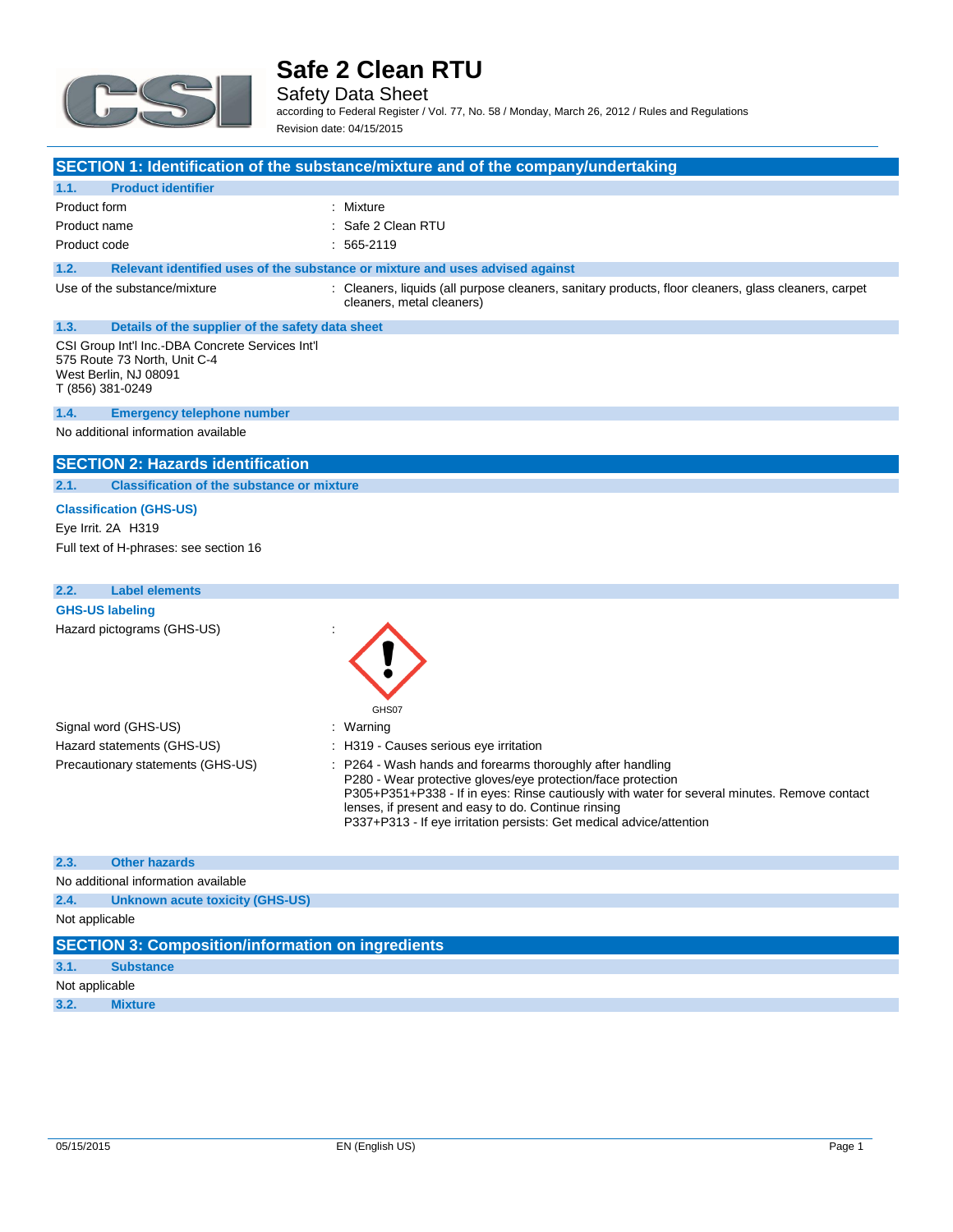### Safety Data Sheet

according to Federal Register / Vol. 77, No. 58 / Monday, March 26, 2012 / Rules and Regulations

| <b>Name</b>                                   | <b>Product identifier</b> | $\frac{9}{6}$ | <b>Classification (GHS-US)</b>                                                      |
|-----------------------------------------------|---------------------------|---------------|-------------------------------------------------------------------------------------|
| Hydrogen Peroxide, conc=35%, aqueous solution | (CAS No) 7722-84-1        | - 5           | Skin Irrit, 2, H315<br>Eve Dam. 1. H318<br>STOT SE 3, H335<br>Aquatic Acute 2. H401 |

### Full text of H-phrases: see section 16

| <b>SECTION 4: First aid measures</b>                                                                    |                                                                                                                                                                                                       |  |
|---------------------------------------------------------------------------------------------------------|-------------------------------------------------------------------------------------------------------------------------------------------------------------------------------------------------------|--|
| 4.1.<br><b>Description of first aid measures</b>                                                        |                                                                                                                                                                                                       |  |
| First-aid measures general                                                                              | : Never give anything by mouth to an unconscious person. If you feel unwell, seek medical<br>advice (show the label where possible).                                                                  |  |
| First-aid measures after inhalation                                                                     | Allow victim to breathe fresh air. Allow the victim to rest.                                                                                                                                          |  |
| First-aid measures after skin contact                                                                   | Remove affected clothing and wash all exposed skin area with mild soap and water, followed<br>by warm water rinse.                                                                                    |  |
| First-aid measures after eye contact                                                                    | : Rinse cautiously with water for several minutes. Remove contact lenses, if present and easy to<br>do. Continue rinsing. If eye irritation persists: Get medical advice/attention.                   |  |
| First-aid measures after ingestion                                                                      | : Rinse mouth. Do NOT induce vomiting. Obtain emergency medical attention.                                                                                                                            |  |
| 4.2.<br>Most important symptoms and effects, both acute and delayed                                     |                                                                                                                                                                                                       |  |
| Symptoms/injuries after eye contact                                                                     | : Causes serious eye irritation.                                                                                                                                                                      |  |
| 4.3.<br>Indication of any immediate medical attention and special treatment needed                      |                                                                                                                                                                                                       |  |
| No additional information available                                                                     |                                                                                                                                                                                                       |  |
| <b>SECTION 5: Firefighting measures</b>                                                                 |                                                                                                                                                                                                       |  |
| 5.1.<br><b>Extinguishing media</b>                                                                      |                                                                                                                                                                                                       |  |
| Suitable extinguishing media                                                                            | Foam. Dry powder. Carbon dioxide. Water spray. Sand.                                                                                                                                                  |  |
| Unsuitable extinguishing media                                                                          | : Do not use a heavy water stream.                                                                                                                                                                    |  |
| 5.2.<br>Special hazards arising from the substance or mixture                                           |                                                                                                                                                                                                       |  |
| No additional information available                                                                     |                                                                                                                                                                                                       |  |
| 5.3.<br><b>Advice for firefighters</b>                                                                  |                                                                                                                                                                                                       |  |
| Firefighting instructions                                                                               | : Use water spray or fog for cooling exposed containers. Exercise caution when fighting any                                                                                                           |  |
|                                                                                                         | chemical fire. Prevent fire-fighting water from entering environment.                                                                                                                                 |  |
| Protection during firefighting                                                                          | Do not enter fire area without proper protective equipment, including respiratory protection.                                                                                                         |  |
| <b>SECTION 6: Accidental release measures</b>                                                           |                                                                                                                                                                                                       |  |
| 6.1.<br>Personal precautions, protective equipment and emergency procedures                             |                                                                                                                                                                                                       |  |
| 6.1.1.<br>For non-emergency personnel                                                                   |                                                                                                                                                                                                       |  |
| Emergency procedures                                                                                    | : Evacuate unnecessary personnel.                                                                                                                                                                     |  |
| 6.1.2.<br>For emergency responders                                                                      |                                                                                                                                                                                                       |  |
| Protective equipment                                                                                    | Equip cleanup crew with proper protection.                                                                                                                                                            |  |
| Emergency procedures                                                                                    | : Ventilate area.                                                                                                                                                                                     |  |
| 6.2.<br><b>Environmental precautions</b>                                                                |                                                                                                                                                                                                       |  |
| Prevent entry to sewers and public waters. Notify authorities if liquid enters sewers or public waters. |                                                                                                                                                                                                       |  |
| 6.3.                                                                                                    |                                                                                                                                                                                                       |  |
| Methods and material for containment and cleaning up<br>Methods for cleaning up                         | : Soak up spills with inert solids, such as clay or diatomaceous earth as soon as possible. Collect                                                                                                   |  |
|                                                                                                         | spillage. Store away from other materials.                                                                                                                                                            |  |
| <b>Reference to other sections</b><br>6.4.                                                              |                                                                                                                                                                                                       |  |
| See Heading 8. Exposure controls and personal protection.                                               |                                                                                                                                                                                                       |  |
| <b>SECTION 7: Handling and storage</b>                                                                  |                                                                                                                                                                                                       |  |
| <b>Precautions for safe handling</b><br>7.1.                                                            |                                                                                                                                                                                                       |  |
| Precautions for safe handling                                                                           | : Wash hands and other exposed areas with mild soap and water before eating, drinking or<br>smoking and when leaving work. Provide good ventilation in process area to prevent formation<br>of vapor. |  |
| Hygiene measures                                                                                        | : Wash hands and forearms thoroughly after handling.                                                                                                                                                  |  |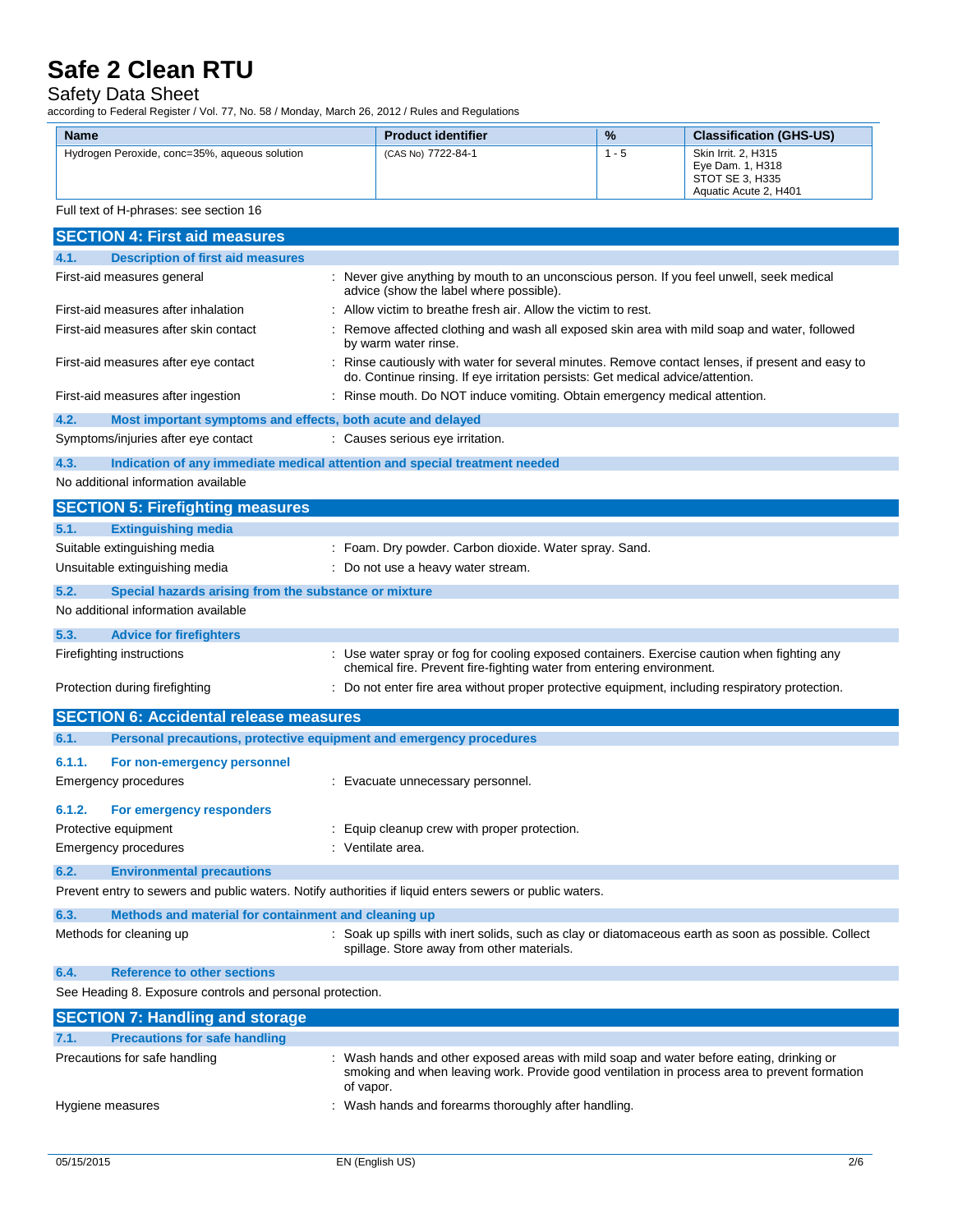# Safety Data Sheet

according to Federal Register / Vol. 77, No. 58 / Monday, March 26, 2012 / Rules and Regulations

| Conditions for safe storage, including any incompatibilities                                                                                                                                                 |  |  |  |  |
|--------------------------------------------------------------------------------------------------------------------------------------------------------------------------------------------------------------|--|--|--|--|
| : Keep only in the original container in a cool, well ventilated place away from heat, hot surfaces,<br>sparks, open flame and other ignition sources. No smoking. Keep container closed when not in<br>use. |  |  |  |  |
| : Strong bases. Strong acids.                                                                                                                                                                                |  |  |  |  |
| : Sources of ignition. Direct sunlight.                                                                                                                                                                      |  |  |  |  |
|                                                                                                                                                                                                              |  |  |  |  |

**7.3. Specific end use(s)**

No additional information available

|                                   | <b>SECTION 8: Exposure controls/personal protection</b>   |                                                                            |  |  |
|-----------------------------------|-----------------------------------------------------------|----------------------------------------------------------------------------|--|--|
| 8.1.<br><b>Control parameters</b> |                                                           |                                                                            |  |  |
| Safe 2 Clean RTU                  |                                                           |                                                                            |  |  |
| <b>ACGIH</b>                      | Not applicable                                            |                                                                            |  |  |
| <b>OSHA</b>                       | Not applicable                                            |                                                                            |  |  |
|                                   | Hydrogen Peroxide, conc=35%, aqueous solution (7722-84-1) |                                                                            |  |  |
| <b>ACGIH</b>                      | ACGIH TWA (ppm)                                           | 1 ppm                                                                      |  |  |
| <b>ACGIH</b>                      | ACGIH STEL (ppm)                                          | 1 ppm                                                                      |  |  |
| <b>OSHA</b>                       | Not applicable                                            |                                                                            |  |  |
| 8.2.<br><b>Exposure controls</b>  |                                                           |                                                                            |  |  |
| Personal protective equipment     | : Avoid all unnecessary exposure.                         |                                                                            |  |  |
| Hand protection                   |                                                           | : Wear protective gloves/eye protection/face protection protective gloves. |  |  |
| Eye protection                    | : Chemical goggles or safety glasses.                     |                                                                            |  |  |
| Respiratory protection            | Wear appropriate mask.                                    |                                                                            |  |  |
| Other information                 | : Do not eat, drink or smoke during use.                  |                                                                            |  |  |

# **SECTION 9: Physical and chemical properties**

| Information on basic physical and chemical properties<br>9.1. |                                                                                                                                       |     |
|---------------------------------------------------------------|---------------------------------------------------------------------------------------------------------------------------------------|-----|
| Physical state                                                | $:$ Liquid                                                                                                                            |     |
| Color                                                         | : clear                                                                                                                               |     |
| Odor                                                          | $:$ orange                                                                                                                            |     |
| Odor threshold                                                | : No data available                                                                                                                   |     |
| pH                                                            | $: 5.5 - 6.5$                                                                                                                         |     |
| Melting point                                                 | : No data available                                                                                                                   |     |
| Freezing point                                                | : No data available                                                                                                                   |     |
| Boiling point                                                 | $: 212 - 220$ °F                                                                                                                      |     |
| Flash point                                                   | : $\geq 200$ °F                                                                                                                       |     |
| Relative evaporation rate (butyl acetate=1)                   | : No data available                                                                                                                   |     |
| Flammability (solid, gas)                                     | : No data available                                                                                                                   |     |
| <b>Explosion limits</b>                                       | : No data available                                                                                                                   |     |
| <b>Explosive properties</b>                                   | : No data available                                                                                                                   |     |
| Oxidizing properties                                          | : No data available                                                                                                                   |     |
| Vapor pressure                                                | : No data available                                                                                                                   |     |
| Relative density                                              | : 1.03                                                                                                                                |     |
| Relative vapor density at 20 °C                               | : Same as water                                                                                                                       |     |
| Solubility                                                    | : Soluble in water.<br>Water: Solubility in water of component(s) of the mixture :<br>$\bullet$ ( $\bullet$ ) $\bullet$ ( $\bullet$ ) |     |
| Log Pow                                                       | : No data available                                                                                                                   |     |
| Log Kow                                                       | : No data available                                                                                                                   |     |
| Auto-ignition temperature                                     | : No data available                                                                                                                   |     |
| Decomposition temperature                                     | : No data available                                                                                                                   |     |
| 05/15/2015                                                    | EN (English US)                                                                                                                       | 3/6 |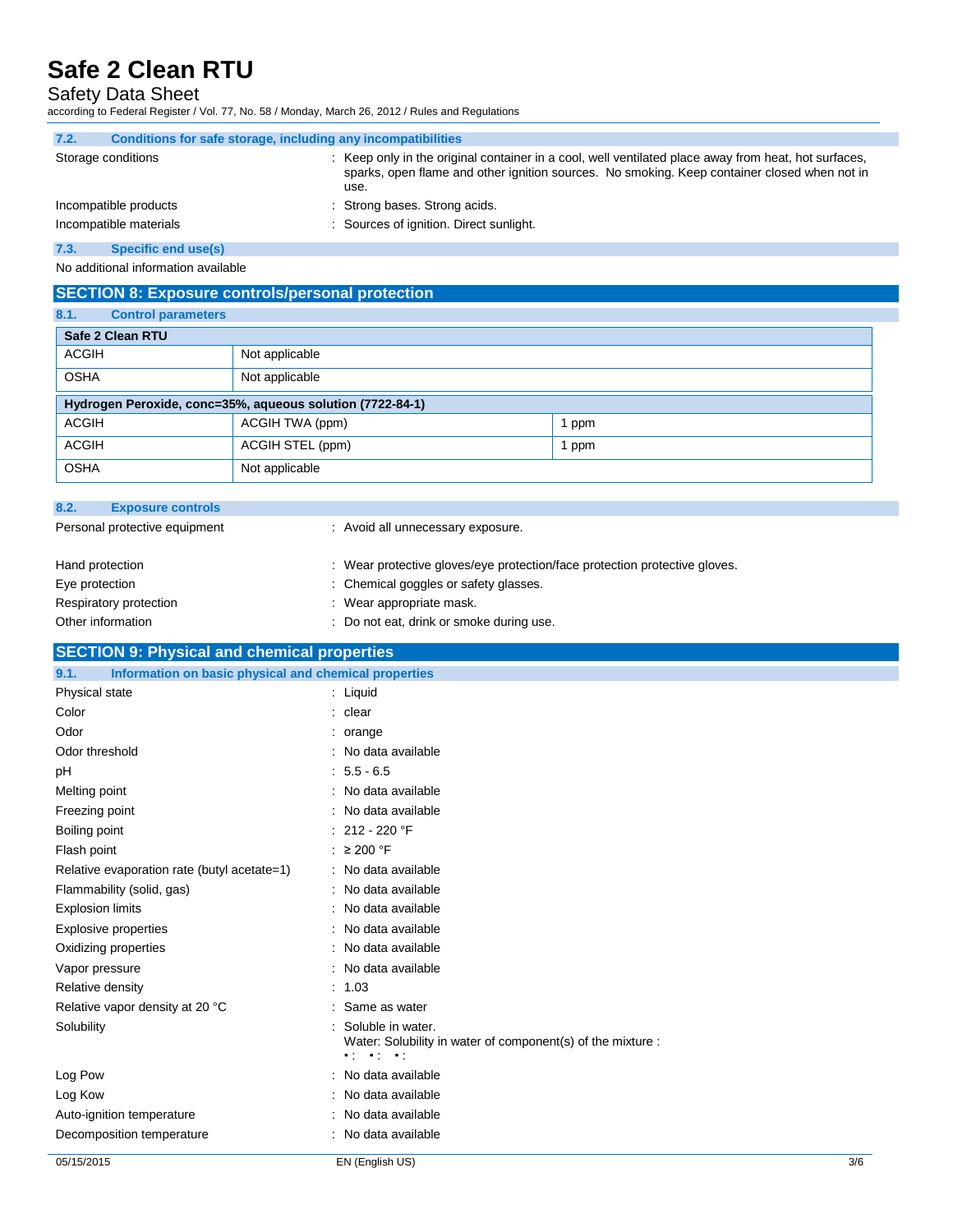| <b>Safety Data Sheet</b><br>according to Federal Register / Vol. 77, No. 58 / Monday, March 26, 2012 / Rules and Regulations |                                                                     |  |  |  |
|------------------------------------------------------------------------------------------------------------------------------|---------------------------------------------------------------------|--|--|--|
| Viscosity                                                                                                                    | : No data available                                                 |  |  |  |
| Viscosity, kinematic                                                                                                         | : No data available                                                 |  |  |  |
| Viscosity, dynamic                                                                                                           | : No data available                                                 |  |  |  |
| 9.2.<br><b>Other information</b>                                                                                             |                                                                     |  |  |  |
| No additional information available                                                                                          |                                                                     |  |  |  |
| <b>SECTION 10: Stability and reactivity</b>                                                                                  |                                                                     |  |  |  |
| 10.1.<br><b>Reactivity</b>                                                                                                   |                                                                     |  |  |  |
| No additional information available                                                                                          |                                                                     |  |  |  |
| 10.2.<br><b>Chemical stability</b>                                                                                           |                                                                     |  |  |  |
| Stable under normal conditions. Not established.                                                                             |                                                                     |  |  |  |
| 10.3.<br><b>Possibility of hazardous reactions</b>                                                                           |                                                                     |  |  |  |
| Not established.                                                                                                             |                                                                     |  |  |  |
| <b>Conditions to avoid</b><br>10.4.                                                                                          |                                                                     |  |  |  |
| Direct sunlight. Extremely high or low temperatures.                                                                         |                                                                     |  |  |  |
| 10.5.<br><b>Incompatible materials</b>                                                                                       |                                                                     |  |  |  |
| Strong acids. Strong bases.                                                                                                  |                                                                     |  |  |  |
| 10.6.<br><b>Hazardous decomposition products</b>                                                                             |                                                                     |  |  |  |
| Fume. Carbon monoxide. Carbon dioxide.                                                                                       |                                                                     |  |  |  |
| <b>SECTION 11: Toxicological information</b>                                                                                 |                                                                     |  |  |  |
| 11.1.<br><b>Information on toxicological effects</b>                                                                         |                                                                     |  |  |  |
| Acute toxicity                                                                                                               | : Not classified                                                    |  |  |  |
|                                                                                                                              |                                                                     |  |  |  |
| Skin corrosion/irritation                                                                                                    | : Not classified                                                    |  |  |  |
| Serious eye damage/irritation                                                                                                | pH: 5.5 - 6.5<br>: Causes serious eye irritation.                   |  |  |  |
|                                                                                                                              | pH: 5.5 - 6.5                                                       |  |  |  |
| Respiratory or skin sensitization                                                                                            | : Not classified                                                    |  |  |  |
| Germ cell mutagenicity                                                                                                       | Not classified                                                      |  |  |  |
| Carcinogenicity                                                                                                              | : Not classified                                                    |  |  |  |
| Hydrogen Peroxide, conc=35%, aqueous solution (7722-84-1)                                                                    |                                                                     |  |  |  |
| IARC group                                                                                                                   | 3 - Not classifiable                                                |  |  |  |
| Reproductive toxicity                                                                                                        | : Not classified                                                    |  |  |  |
| Specific target organ toxicity (single exposure)                                                                             | : Not classified                                                    |  |  |  |
| Specific target organ toxicity (repeated<br>exposure)                                                                        | : Not classified                                                    |  |  |  |
| Aspiration hazard                                                                                                            | : Not classified                                                    |  |  |  |
| Potential Adverse human health effects and<br>symptoms                                                                       | : Based on available data, the classification criteria are not met. |  |  |  |
| Symptoms/injuries after eye contact                                                                                          | : Causes serious eye irritation.                                    |  |  |  |

# **SECTION 12: Ecological information**

| 12.1. | <b>Toxicity</b> |  |
|-------|-----------------|--|
|       |                 |  |

| Hydrogen Peroxide, conc=35%, aqueous solution (7722-84-1) |                                                |  |  |
|-----------------------------------------------------------|------------------------------------------------|--|--|
| LC50 fish 1                                               | 16.4 mg/l (96 h; Pimephales promelas)          |  |  |
| EC50 Daphnia 1                                            | 2.4 mg/l (48 h; Daphnia pulex; Solution >=50%) |  |  |
| EC50 other aquatic organisms 1                            | 2.5 mg/l (72 h; Chlorella vulgaris)            |  |  |
| LC50 fish 2                                               | 37.4 mg/l (96 h; Ictalurus punctatus)          |  |  |
| EC50 Daphnia 2                                            | 7.7 mg/l (24 h; Daphnia magna; Solution >=50%) |  |  |
| Threshold limit algae 1                                   | 0.1 mg/l (72 h; Chlorella vulgaris)            |  |  |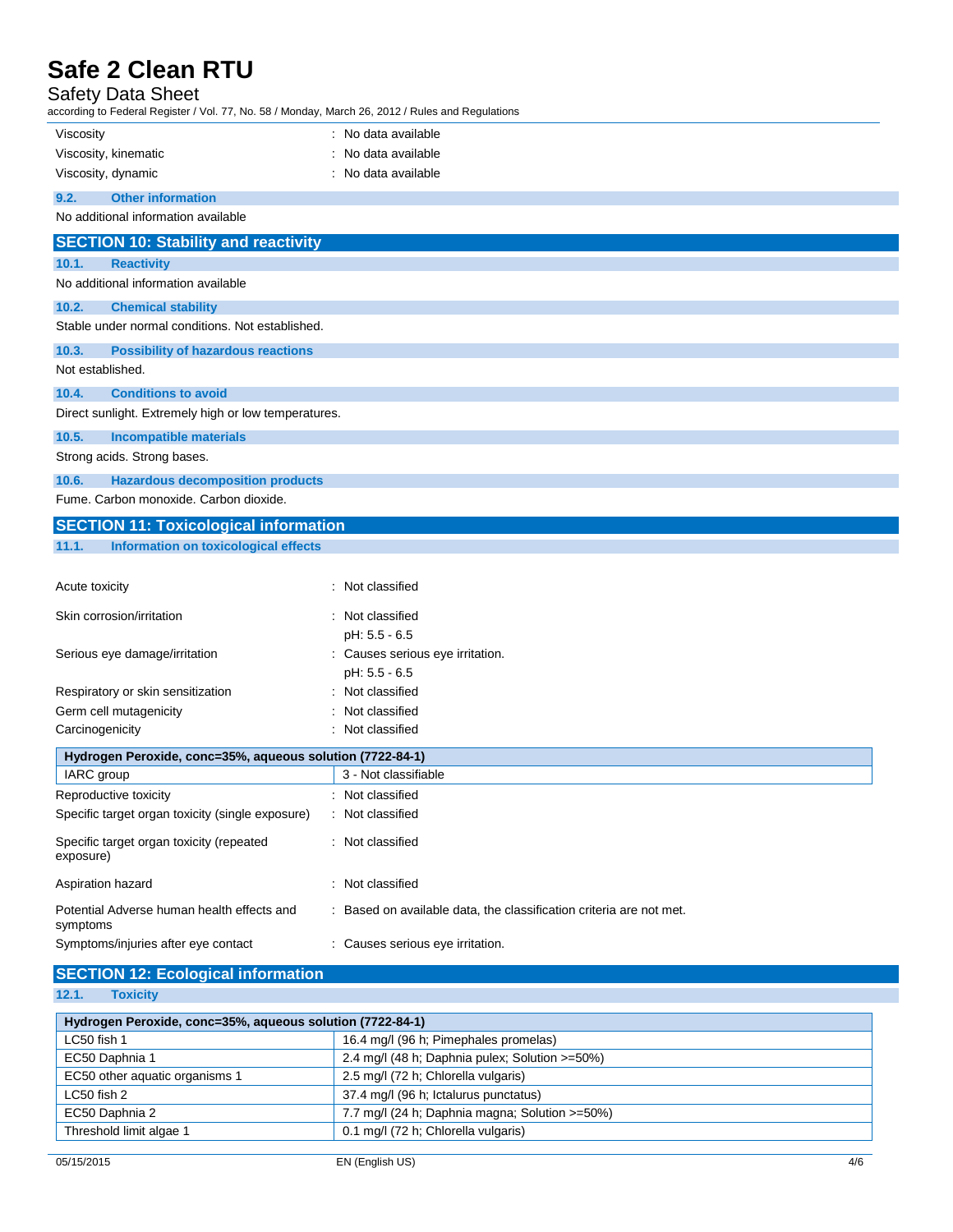## Safety Data Sheet

according to Federal Register / Vol. 77, No. 58 / Monday, March 26, 2012 / Rules and Regulations

| <b>Persistence and degradability</b><br>12.2.                                                                                                                                              |                                                                                                                    |
|--------------------------------------------------------------------------------------------------------------------------------------------------------------------------------------------|--------------------------------------------------------------------------------------------------------------------|
| <b>Safe 2 Clean RTU</b>                                                                                                                                                                    |                                                                                                                    |
| Persistence and degradability                                                                                                                                                              | Not established.                                                                                                   |
| Hydrogen Peroxide, conc=35%, aqueous solution (7722-84-1)                                                                                                                                  |                                                                                                                    |
| Persistence and degradability                                                                                                                                                              | Biodegradability: not applicable. No (test)data on mobility of the components available.<br>Photolysis in the air. |
| Biochemical oxygen demand (BOD)                                                                                                                                                            | Not applicable                                                                                                     |
| Chemical oxygen demand (COD)                                                                                                                                                               | Not applicable                                                                                                     |
| ThOD                                                                                                                                                                                       | Not applicable                                                                                                     |
| BOD (% of ThOD)                                                                                                                                                                            | Not applicable                                                                                                     |
| 12.3.<br><b>Bioaccumulative potential</b>                                                                                                                                                  |                                                                                                                    |
| <b>Safe 2 Clean RTU</b>                                                                                                                                                                    |                                                                                                                    |
| Bioaccumulative potential                                                                                                                                                                  | Not established.                                                                                                   |
| Hydrogen Peroxide, conc=35%, aqueous solution (7722-84-1)                                                                                                                                  |                                                                                                                    |
| Log Pow                                                                                                                                                                                    | $-1.36$                                                                                                            |
| Bioaccumulative potential                                                                                                                                                                  | Bioaccumulation: not applicable.                                                                                   |
| 12.4.<br><b>Mobility in soil</b>                                                                                                                                                           |                                                                                                                    |
| No additional information available                                                                                                                                                        |                                                                                                                    |
| <b>Other adverse effects</b><br>12.5.                                                                                                                                                      |                                                                                                                    |
| Effect on the global warming                                                                                                                                                               | : No known ecological damage caused by this product.                                                               |
| Other information                                                                                                                                                                          | : Avoid release to the environment.                                                                                |
| <b>SECTION 13: Disposal considerations</b>                                                                                                                                                 |                                                                                                                    |
| 13.1.<br><b>Waste treatment methods</b>                                                                                                                                                    |                                                                                                                    |
| Waste disposal recommendations                                                                                                                                                             | Dispose in a safe manner in accordance with local/national regulations.                                            |
| Ecology - waste materials                                                                                                                                                                  | : Avoid release to the environment.                                                                                |
| <b>SECTION 14: Transport information</b>                                                                                                                                                   |                                                                                                                    |
| <b>Department of Transportation (DOT)</b>                                                                                                                                                  |                                                                                                                    |
| In accordance with DOT                                                                                                                                                                     |                                                                                                                    |
| Not regulated for transport                                                                                                                                                                |                                                                                                                    |
| <b>Additional information</b>                                                                                                                                                              |                                                                                                                    |
| Other information                                                                                                                                                                          | : No supplementary information available.                                                                          |
| <b>ADR</b>                                                                                                                                                                                 |                                                                                                                    |
| No additional information available                                                                                                                                                        |                                                                                                                    |
| <b>Transport by sea</b>                                                                                                                                                                    |                                                                                                                    |
| No additional information available                                                                                                                                                        |                                                                                                                    |
| <b>Air transport</b>                                                                                                                                                                       |                                                                                                                    |
| No additional information available                                                                                                                                                        |                                                                                                                    |
| <b>SECTION 15: Regulatory information</b>                                                                                                                                                  |                                                                                                                    |
| 15.1. US Federal regulations                                                                                                                                                               |                                                                                                                    |
| Hydrogen Peroxide, conc=35%, aqueous solution (7722-84-1)<br>Listed on the United States TSCA (Toxic Substances Control Act) inventory<br>Not listed on the United States SARA Section 313 |                                                                                                                    |
| 15.2. International regulations                                                                                                                                                            |                                                                                                                    |
| <b>CANADA</b><br>No additional information available                                                                                                                                       |                                                                                                                    |